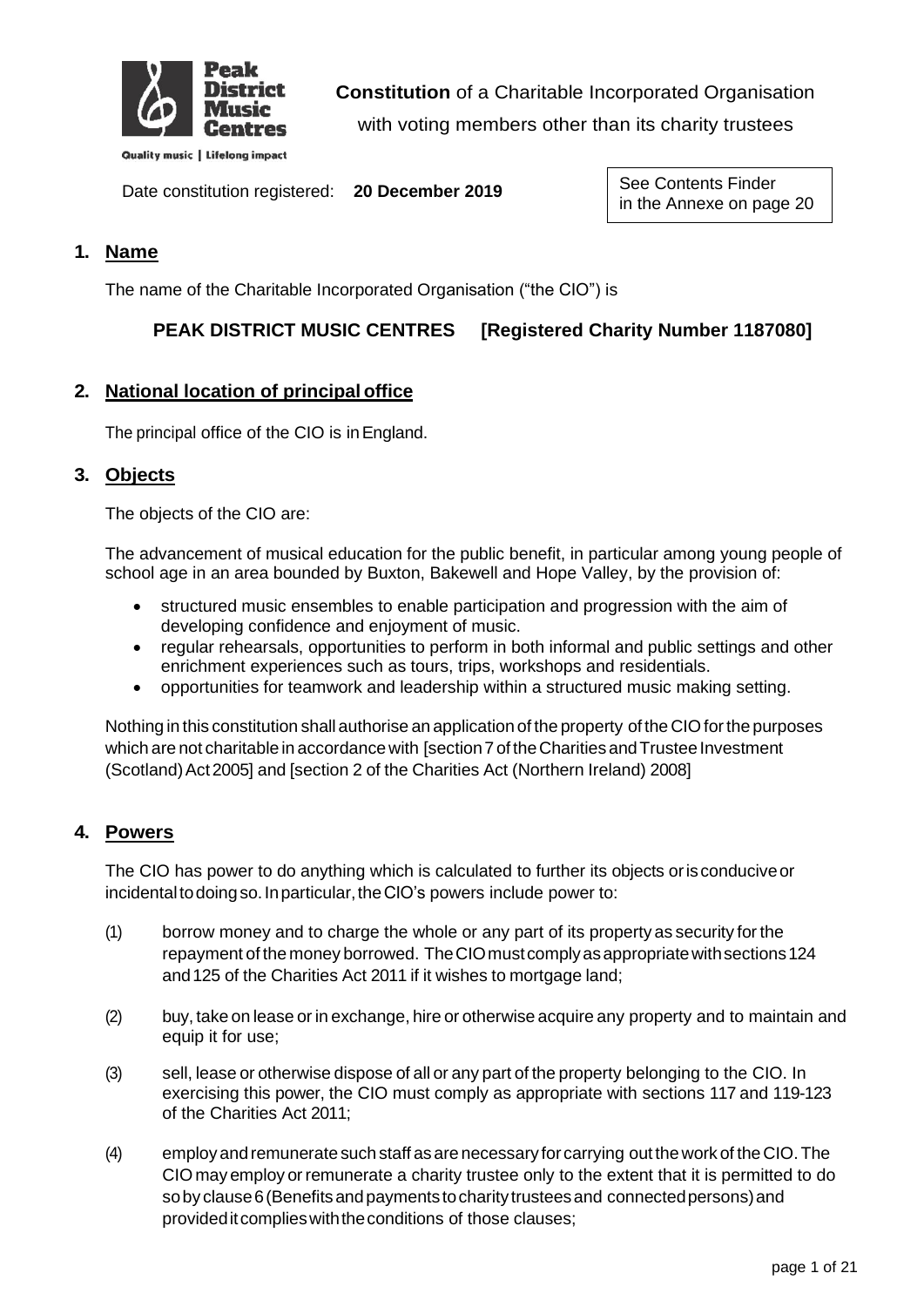(5) depositorinvestfunds,employaprofessionalfund-manager, and arrange for the investments or other property of the CIO to be held in the name of a nominee, in the same manner and subject to the same conditions as the trustees of a trust are permitted to do by the Trustee Act2000;

# **5. Application of income and property**

- (1) TheincomeandpropertyoftheCIOmustbeappliedsolely towards the promotion of the objects.
	- (a) A charity trustee is entitled to be reimbursed from the property of the CIO or may pay out of such property reasonableexpensesproperly incurredbyhimorher when acting on behalf of theCIO.
	- (b) A charity trustee may benefit from trustee indemnity insurance cover purchased at the CIO's expense in accordancewith,andsubjecttotheconditionsin,section 189 of the Charities Act 2011.
- (2) None of the income or property of the CIO may be paid or transferred directly or indirectly by way of dividend, bonus or otherwise by way of profit to any member of the CIO. This does not prevent a member who is not also a charity trustee receiving:
	- (a) abenefitfromtheCIOasabeneficiaryoftheCIO;
	- (b) reasonableandproperremunerationforanygoodsor services supplied to the CIO.
- (3) Nothing in this clause shall prevent a charity trustee or connectedpersonreceivingany benefitorpaymentwhichis authorised by Clause 6.

## **6. Benefits and payments to charity trustees and connected persons**

### **(1) General provisions**

No charity trustee or connected person may:

- (a) buyorreceiveanygoodsorservicesfromtheCIOonterms preferentialto those applicable to members of the public;
- (b) sell goods, services, or any interest in land to the CIO;
- (c) be employedby,orreceiveany remunerationfrom,theCIO;
- (d) receive any other financial benefit from the CIO;

unless the payment or benefit is permitted by sub-clause (2) of this clause, or authorised by the court or the prior written consent of the Charity Commission ("the Commission") has been obtained. In this clause, a "financial benefit" means a benefit, direct or indirect, which is either money or has a monetary value.

### **(2) Scope and powers permitting trustees' or connected persons' benefits**

(a) A charity trustee or connected person may receive a benefitfromtheCIOasa beneficiaryoftheCIOprovided that a majority of the trustees do not benefit in this way.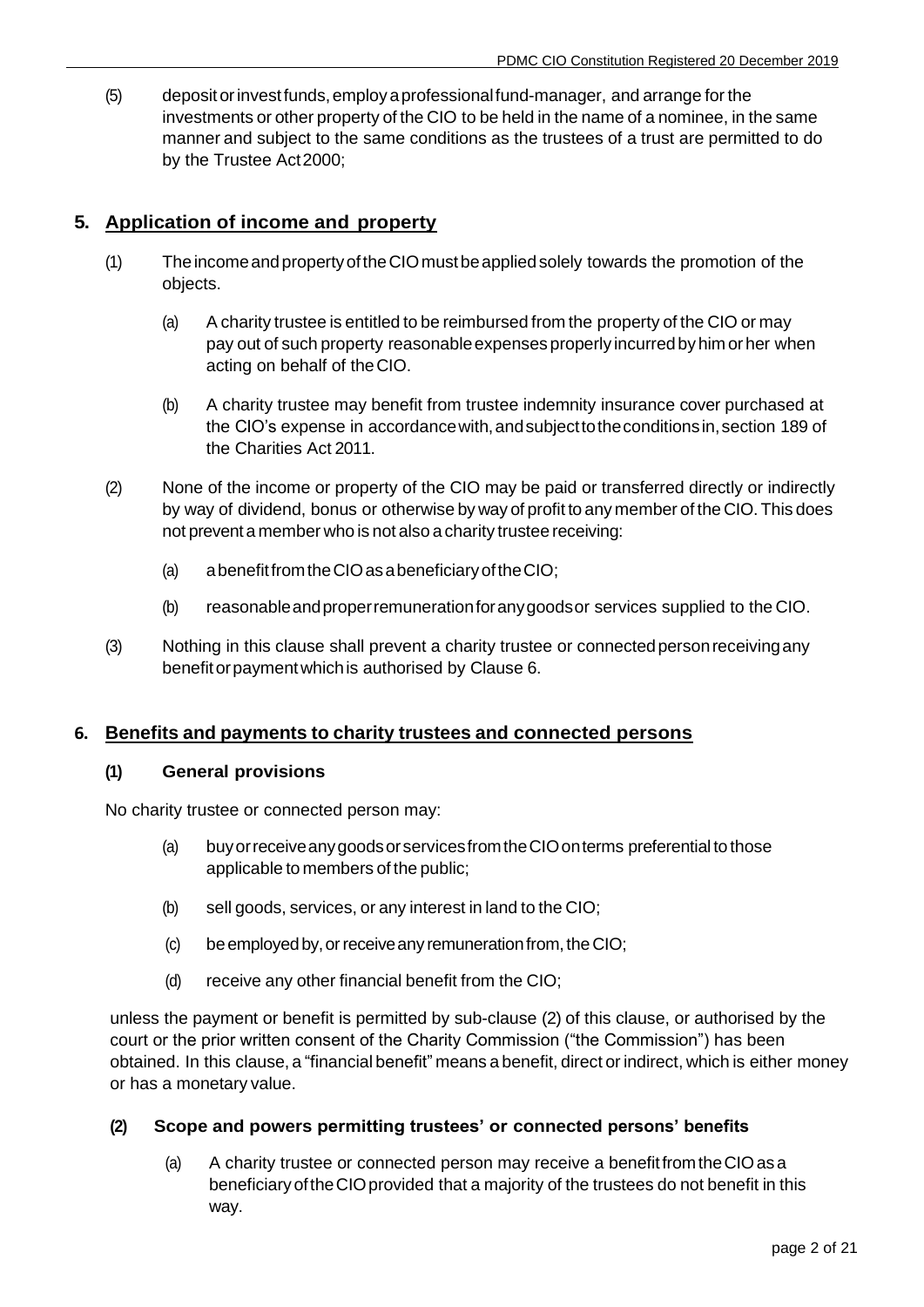- (b) Acharity trustee or connected person may enterinto a contract for the supply of services, or of goods that are supplied in connection with theprovision of services, to the CIO where that is permitted in accordance with, and subject to the conditions in, section 185 to 188 of the Charities Act 2011.
- (c) Subject to sub-clause (3)of this clause a charity trustee or connectedpersonmay providetheCIOwithgoodsthat are not supplied in connection with services provided to the CIO by the charity trustee or connected person.
- (d) Acharitytrusteeorconnectedpersonmayreceiveinterest on money lent to the CIO at a reasonable and proper rate which must be not more than the Bank of England bank rate (also known as the base rate).
- (e) A charity trustee or connected person may receive rent for premises let by the trustee or connected person to the CIO. The amount of the rent and the other terms of the lease must be reasonable and proper. The charity trustee concerned must withdraw from any meeting at which such a proposal or the rent or other terms of the lease are under discussion.
- (f) A charity trustee or connected person may take part in the normal trading and fundraising activities of the CIO on the same terms as members of the public.

## **(3) Payment for supply of goods only – controls**

The CIO and its charity trustees may only rely upon the authority provided by sub-clause (2)(c) of this clause if each of the following conditions is satisfied:

- (a) The amount or maximum amount of the payment for the goods is set out in a written agreement between the CIO and the charity trustee or connected person supplying the goods ("the supplier").
- (b) The amount or maximum amount of the payment for the goods does not exceed what is reasonable in the circumstances for the supply of the goods in question.
- (c) The other charity trustees are satisfied that it is in the best interests of the CIO to contract with the supplier rather than with someone who is not a charity trustee or connected person. In reaching that decision the charity trustees must balance the advantage of contracting with a charity trustee or connected person against the disadvantages of doing so.
- (d) The supplier is absent from the part of any meeting at which there is discussion of the proposal to enter into a contract or arrangement with him or her or it with regard to the supply of goods to the CIO.
- (e) The supplier does not vote on any such matter and is not to be counted when calculating whether a quorum of charity trustees is present at the meeting.
- (f) The reason for their decision is recorded by the charity trustees in the minute book.
- (g) A majority of the charity trustees then in office are not in receipt of remuneration or payments authorised by clause 6.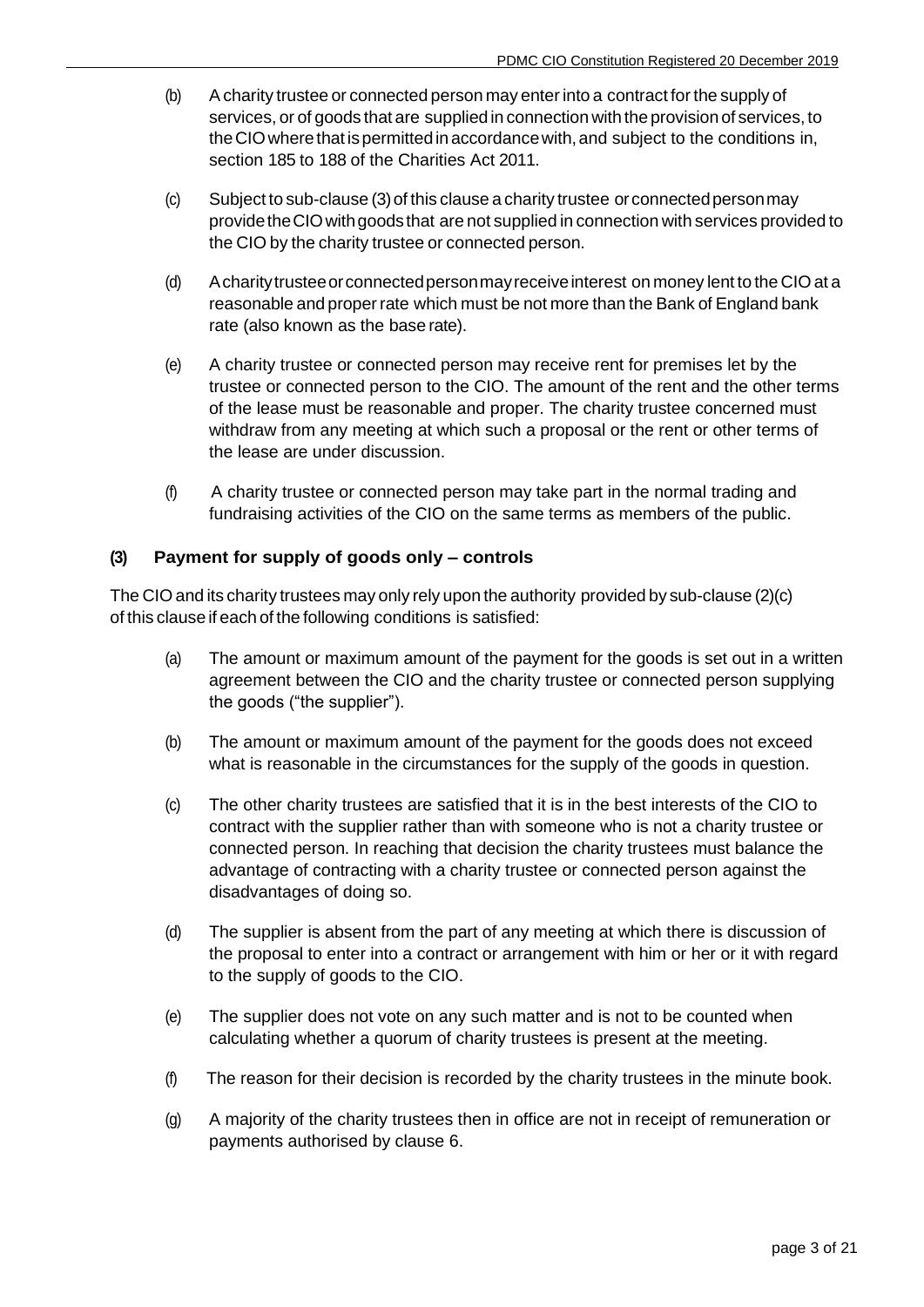### **(4) In sub-clauses (2) and (3) of this clause:**

- (a) "the CIO" includes any company in which the CIO:
	- (i) holds more than 50% of the shares; or
	- (ii) controls more than 50% of the voting rights attached to the shares; or
	- (iii) has the right to appoint one or more directors to the board of the company;
- (b) "connected person" includes any person within the definition set out in clause [30] (Interpretation).

### **7. Conflicts of interest and conflicts of loyalty**

A charity trustee must:

- (1) declare the nature and extent of any interest, direct or indirect, which he or she has in a proposedtransaction or arrangement with the CIOor in any transaction or arrangement entered into by the CIO which has not previously been declared; and
- (2) absent himself or herself from any discussions of the charity trustees in which it is possible that a conflict of interest will arise between his or her duty to act solely in the interests of the CIO and any personal interest (including but not limited to any financial interest).

Anycharitytrusteeabsentinghimselforherselffromanydiscussionsin accordance with this clause must not vote or be counted as part of the quorum in any decision of the charity trustees on the matter

## **8. Liability of members to contribute to the assets of the CIO if it is wound up**

If the CIO is wound up, the members of the CIO have no liability to contribute to its assets and no personal responsibility for settling its debts and liabilities.

## **9. Membership of the CIO**

#### **(1) Admission of new members**

#### **(a) Eligibility**

Membership of the CIO is open to the parents / carers of currently registered players and singers; to those engaged in assisting and supporting the delivery of PDMC provision; and to honorary members.

#### **(b) Admission procedures**

The charity trustees:

- (i) mayrequireapplicationsformembershiptobe made in any reasonable way that they decide;
- (ii) shall, if they approve an application for membership, notify the applicant oftheir decision within 21 days;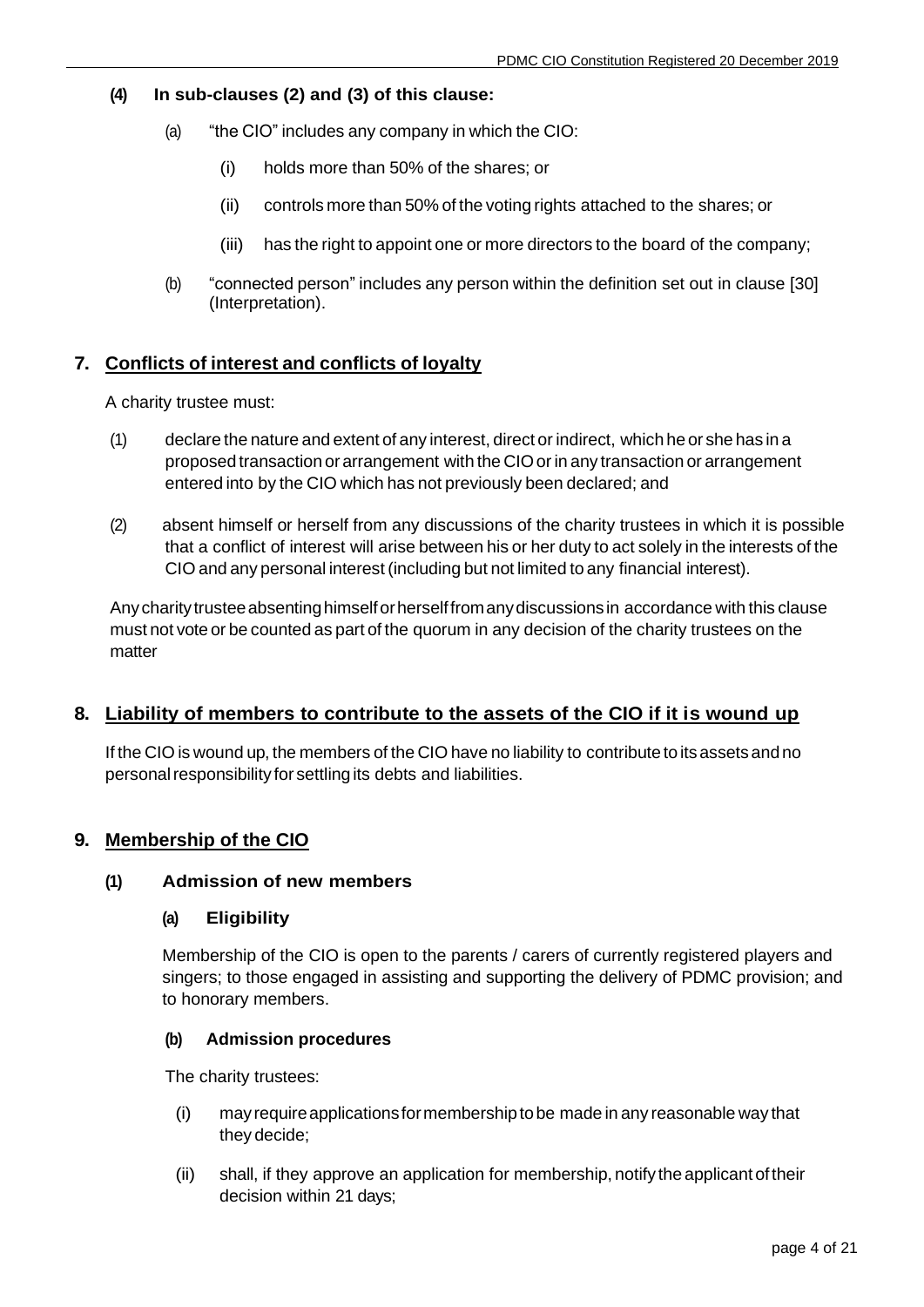- (iii) may refuse an application for membership if they believe that it is in the best interests of the CIO for them to do so;
- (iv) shall, if they decide to refuse an application for membership,givetheapplicant theirreasonsfor doing so, within 21 days of the decision being taken, and give the applicant the opportunity to appeal against the refusal; and
- (v) shallgivefairconsiderationtoanysuchappeal,and shall inform the applicant of their decision, but any decision to confirm refusal of the application for membership shall be final.

#### **(2) Transfer of membership**

Membership of the CIO cannot be transferred to anyone else.

#### **(3) Duty of members**

It is the duty of each member of the CIO to exercise his or her powers as a member of the CIO in the way he or she decides in good faith would be most likely to further the purposes of the CIO.

#### **(4) Termination of membership**

- (a) Membership of the CIO comes to an end if:
	- (i) a parent / carer no longer has a child registered with the organisation; or
	- (ii) the member sends a notice ofresignation to the charity trustees; or
	- (iii) any sum of money owed by the member to the CIO is not paid in full within six months of its falling due; or
	- (iv) the charity trustees decide that it is in the best interests of the CIO that the member in question should be removed from membership, and pass a resolution to that effect.
- (b) Before the charity trustees take any decision to remove someone from membership of the CIO they must:
	- (i) inform the member of the reasons why it is proposed to remove him, her or it from membership;
	- (ii) give the member at least 21 clear days notice in which to make representations to the charity trustees as to why he, she or it should not be removed from membership;
	- (iii) at a duly constituted meeting of the charity trustees, consider whether or not the member should be removed from membership;
	- (iv) consideratthatmeetinganyrepresentationswhich the member makes as to why the member should not be removed; and
	- (v) allowthe member, orthemember's representative, to make those representations in person at that meeting, if the member sochooses.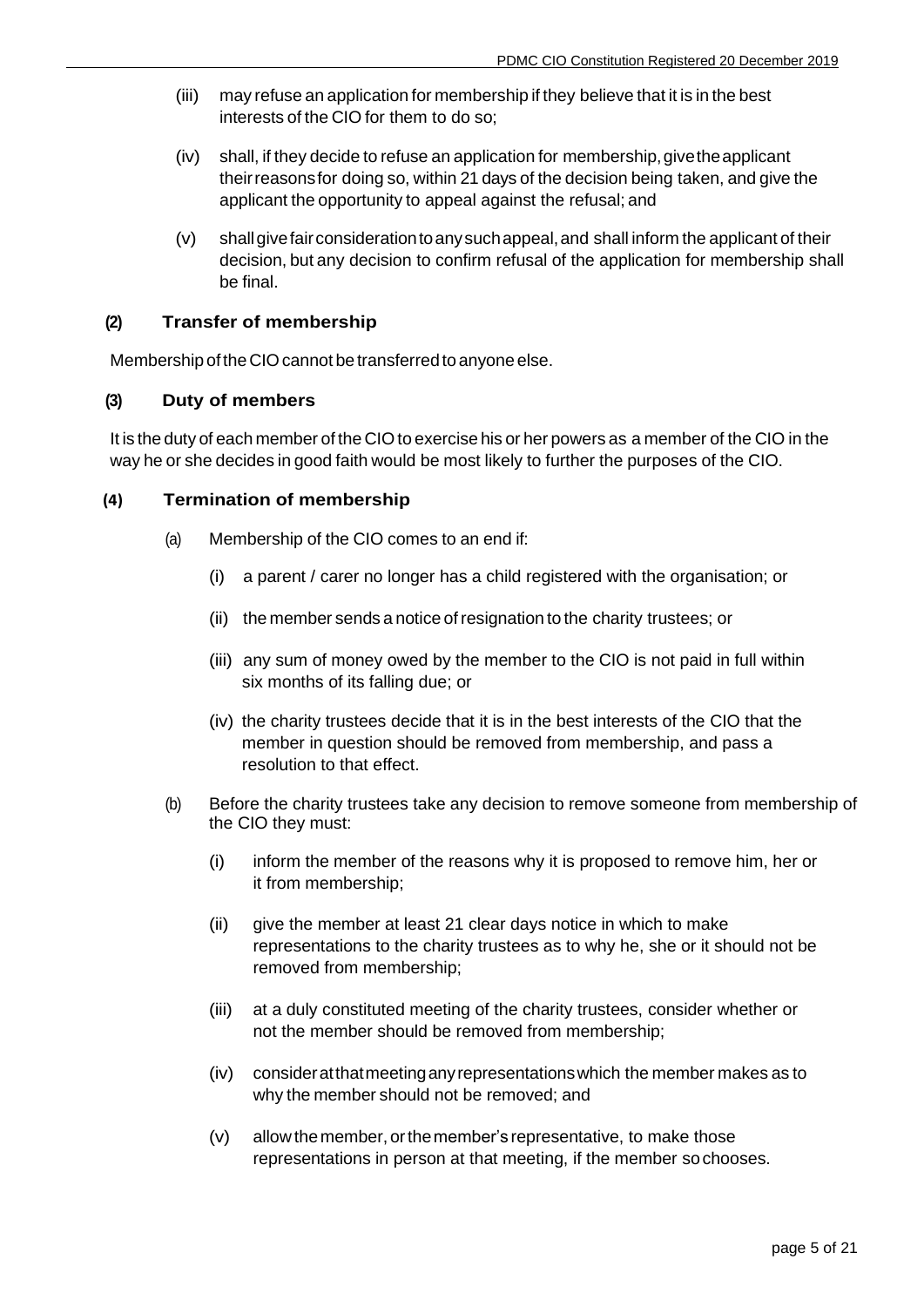### **(5) Membership fees**

The CIO may require members to pay reasonable membership fees to the CIO.

#### **(6) Informal or associate (non-voting) membership**

- (a) The charity trustees may create associate or other classes of non-voting membership, and may determine the rights and obligations of any such members (including payment of membership fees), and the conditions for admission to, and termination of membership of any such class of members.
- (b) Other references in this constitution to "members" and "membership" do not apply to nonvoting members, and non-voting members do not qualify as members for any purpose under the Charities Acts, General Regulations or Dissolution Regulations.

### **10. Members' decisions**

#### **(1) General provisions**

Except for those decisions that must be taken in a particular way as indicated in sub-clause (4)of this clause, decisions of the members of the CIO may be taken either by vote at a general meeting as provided in sub-clause (2) of this clause or by written resolution as provided in sub- clause (3) of this clause.

#### **(2) Taking ordinary decisions by vote**

Subject to sub-clause (4) of this clause, any decision of the members of the CIO may be taken by means of a resolution at a general meeting. Sucharesolutionmay bepassedby asimplemajorityof votes cast at the meeting (including votes cast by email and proxy votes).

#### **(3) Taking ordinary decisions by written resolution without a general meeting**

- (a) Subject to sub-clause (4)of this clause, a resolution in writing agreed by a simple majority of all the members who would have been entitled to vote upon it had it been proposed at a general meeting shall be effective, provided that:
	- (i) a copy of the proposed resolution has been sent to all the members eligible to vote; and
	- (ii) a simple majority of members has signified its agreement to the resolution in a document or documents which are received at the principal office within the period of 28 days beginning with the circulation date. The document signifying a member's agreement must be authenticated by their signature by a statement of their identity accompanying the document, or in such other manner as the CIO has specified.
- (b) The resolution in writing may comprise several copies towhich oneormore members has signified their agreement.
- (c) Eligibility to vote on the resolution is limited to members who are members of the CIO on the date when the proposal isfirstcirculatedinaccordancewithparagraph (a) above.
- (d) Not less than 10% of the members of the CIO may request the charity trustees to make a proposal for decision by the members.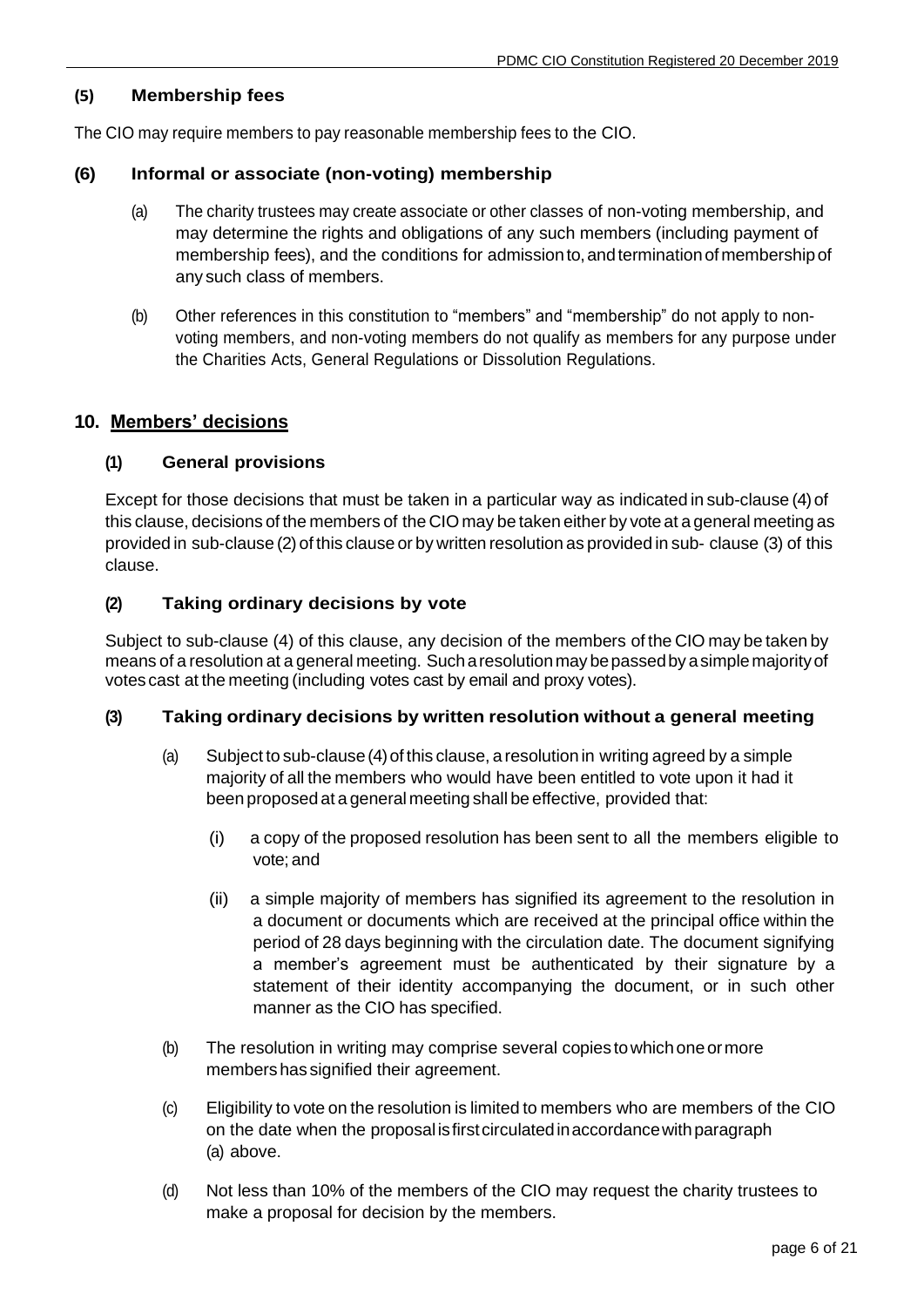- (e) The charity trustees must within 21 days of receiving such a request comply with it if:
	- (i) Theproposalisnotfrivolousorvexatious,anddoes not involve the publication of defamatory material;
	- (ii) The proposal is stated with sufficient clarity to enable effect to be given to it if it is agreed by the members; and
	- (iii) Effect can lawfully be given to the proposal if it is so agreed.
- (f) Sub-clauses (a) to (c) of this clause apply to a proposal made at the request of members.

## **(4) Decisions that must be taken in a particular way**

- (a) Any decision to remove a trustee must be taken in accordance with clause  $[15(2)]$
- (b) Any decision to amend this constitution must be taken in accordance with clause [28] of this constitution (Amendment of Constitution).
- (c) Any decision to wind up or dissolve the CIO must be taken in accordance with clause [29] of this constitution (Voluntary winding up or dissolution). Any decision to amalgamate or transfer the undertaking of the CIO to one or more other CIOs must be taken in accordance with the provisions of the Charities Act 2011.

## **11. General meetings of members**

## **(1) Types of general meeting**

There must be an annual general meeting (AGM) of the members of the CIO. The first AGM must be held within 18monthsof theregistration of the CIO, and subsequent AGMs must be held at intervals of not more than 15 months. The AGM must receive the annual statement of accounts (duly audited or examined where applicable) and the trustees' annual report, and must elect trustees as required under clause [13].

Other general meetings of the members of the CIO may be held at any time.

All general meetings must be held in accordancewith the following provisions.

## **(2) Calling general meetings**

- (a) The charity trustees:
	- (i) must call the annual general meeting of the members of the CIO in accordance with sub-clause (1) of this clause, and identify it as such in the notice of the meeting; and
	- (ii) may call any other general meeting of the members at any time.
- (b) The charity trustees must, within 21 days, call a general meeting of the members of the CIO if: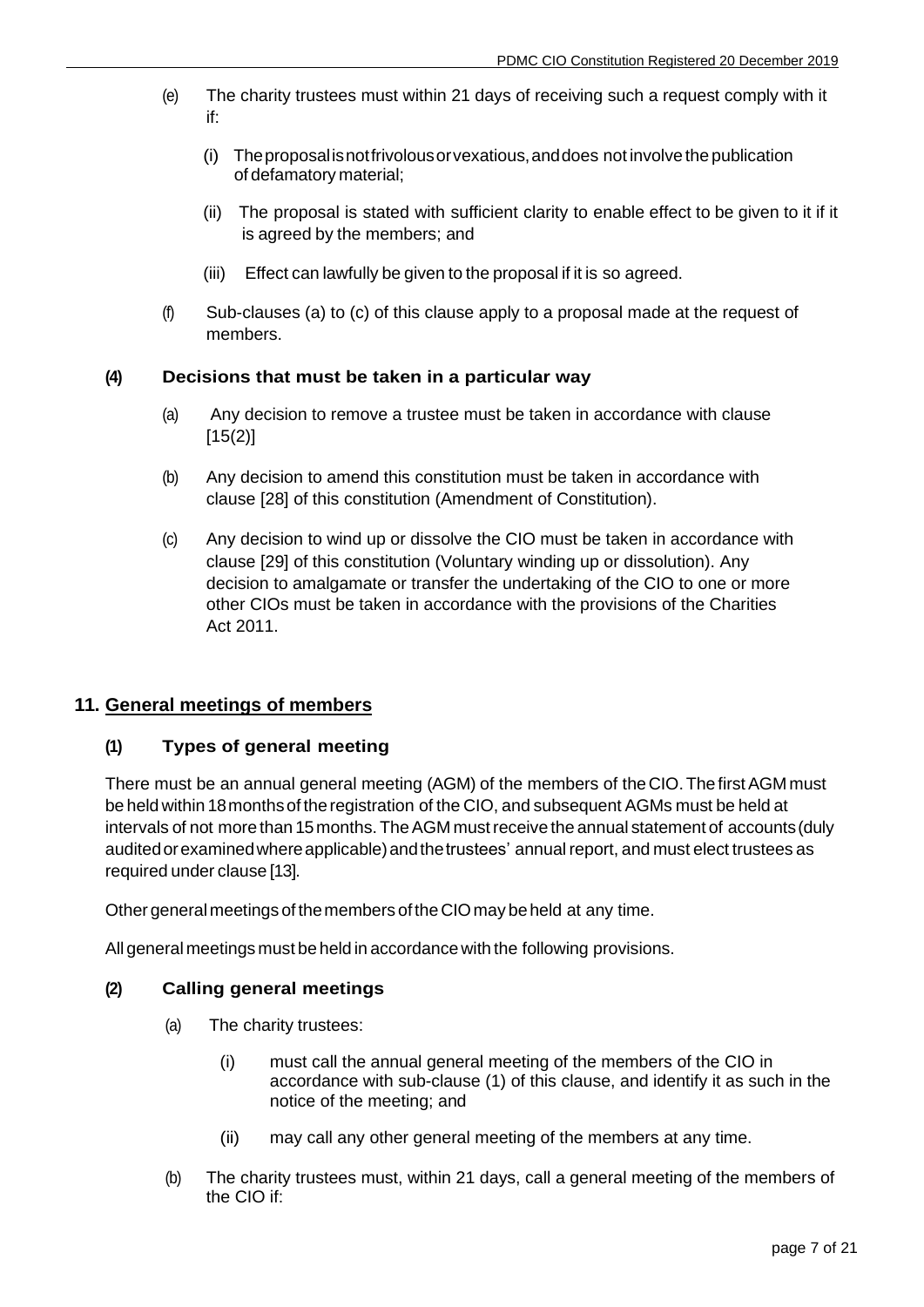- (i) they receive a request to do so from at least 10% of the members of the CIO; and
- (iii) the request states the general nature of the business to be dealt with at the meeting, and is authenticated by the member(s) making the request.
- (c) If, at the time of any such request, there has not been any general meeting of the members of the CIO for more than 12 months, then sub-clause (b)(i) of this clause shall have effect as if 5% were substituted for 10%.
- (d) Any such request may include particulars of a resolution that may properly be proposed, and is intended to be proposed, at the meeting.
- (e) A resolution may only properly be proposed if it is lawful, and is not defamatory, frivolous or vexatious.
- (f) Any general meeting called by the charity trustees at the request of the members of the CIO must be held within 28 days from the date on which it is called.
- $(q)$  If the charity trustees fail to comply with this obligation to call a general meeting at the request of its members, then the members who requested the meeting may themselves call a general meeting.
- (h) A general meeting called in this way must be held not more than 3 months after the date when the members first requested the meeting.
- **(i)** The CIO must reimburse any reasonable expenses incurred by the members calling a general meeting by reason of the failure of the charity trustees to duly call the meeting, but the CIO shall be entitled to be indemnified by the charity trustees who were responsible for such failure**.**

#### **(3) Notice of general meetings**

- (a) The charity trustees, or,as thecasemay be, therelevant members of the CIO, must give at least 14 clear days notice of any general meeting to all of the members, and to any charity trustee of the CIO who is not a member.
- (b) If it is agreed by not less than 90% of all members of the CIO, any resolution may be proposedand passedatthe meeting even though the requirements of sub-clause (3)(a)ofthisclausehavenotbeenmet.Thissub-clausedoes not apply where a specified period of notice is strictly required by another clause in this constitution, by the Charities Act 2011 or by the General Regulations.
- (c) The notice of any general meetingmust:
	- (i) state the time and date of themeeting;
	- (ii) give the address at which the meeting is to take place;
	- (iii) give particulars of any resolution which is to be moved at the meeting, and of the general nature of any other business to be dealt with at the meeting; and
	- (iv) if a proposal to alter the constitution of the CIO is to be considered at the meeting, include the text of the proposed alteration;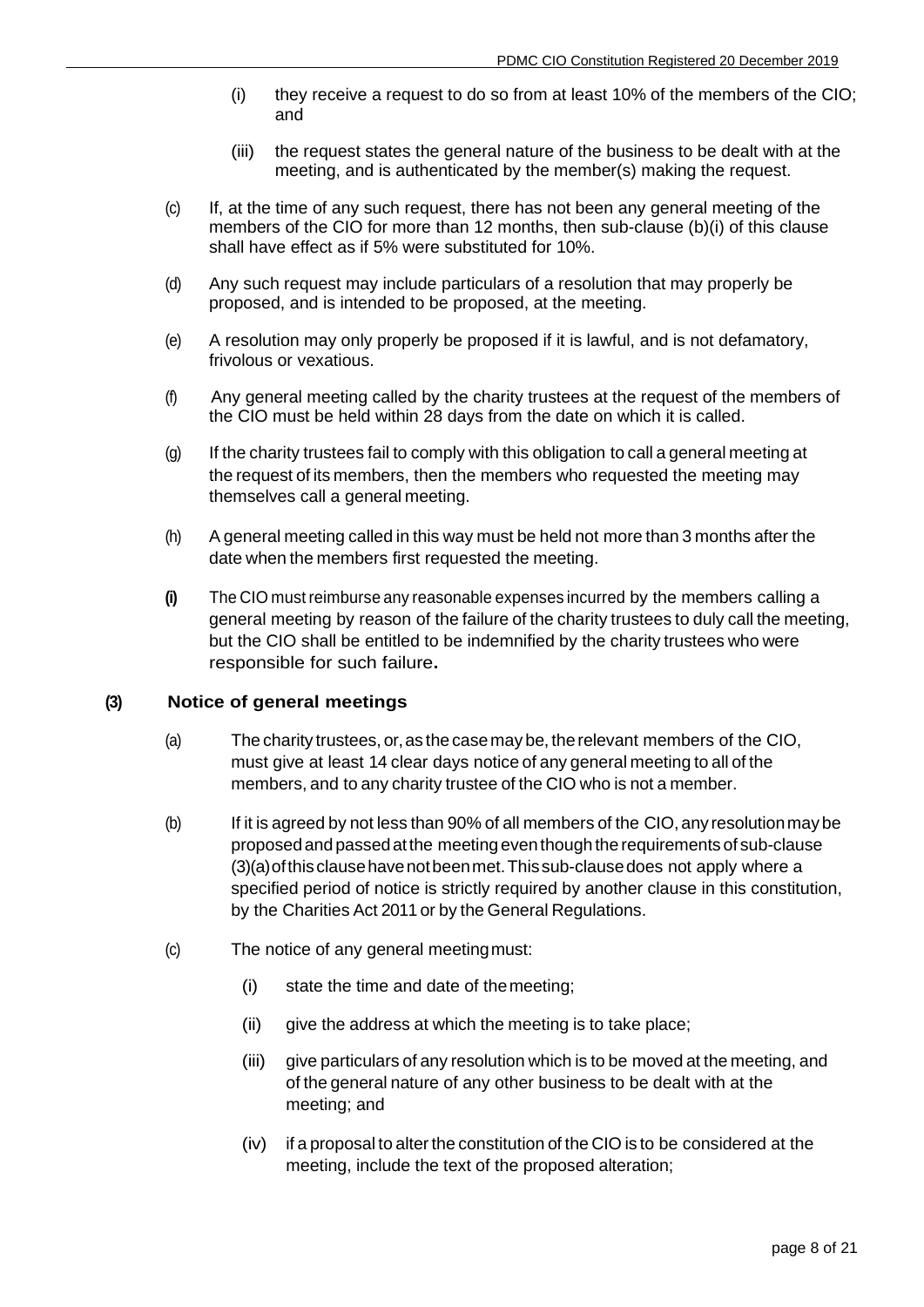- (v) include, with the notice for the AGM, the annual statementofaccounts and trustees' annual report, details of persons standing for election or re- election as trustee, or where allowed under clause [22] (Use of electronic communication), details of where the information may be found on the CIO's website.
- (d) Proof that an envelope containing a notice was properly addressed, prepaid and posted; or that an electronic form of notice was properly addressed and sent, shall be conclusive evidence that the notice was given. Notice shall be deemed to be given 48 hours after it was posted or sent.
- (e) The proceedings of ameeting shallnot be invalidated because a member whowas entitled to receive notice of the meeting did not receive it because of accidental omission by the CIO.

# **(4) Chairing of general meetings**

The person nominated as chair by the charity trustees under clause [19](2)(Chairing of meetings), shall, if present at the general meeting and willing to act, preside as chair of the meeting. Subject to that, the members of the CIO who are present at a general meeting shall elect a chair to preside at the meeting.

## **(5) Quorum at general meetings**

- (a) Nobusinessmaybetransactedatanygeneralmeetingof themembersoftheCIO unless a quorum is present when the meeting starts.
- (b) Subject to the following provisions, the quorum for general meetings shall be the greater of 3% or twelve members.
- (c) If the meeting has been called by or at the request of the members and a quorum is not present within 15 minutes of the starting time specified in the notice of the meeting, the meeting is closed.
- (d) If the meeting has been called in any other way and a quorum is not present within 15 minutes of the starting time specified in the notice of the meeting, the chair must adjourn the meeting. The date, time and place at which the meeting will resume must be notified to the CIO's members at least seven clear days before the date on which it will resume.
- (e) If a quorum is not present within 15 minutes of the start time of the adjourned meeting, the member or members present at the meeting constitute aquorum.
- (f) If at any time during the meeting a quorum ceases to be present, the meeting may discuss issues and make recommendations to the trustees but may not make any decisions. If decisions are required which must be made by a meeting of the members, the meeting must be adjourned.

## **(6) Voting at general meetings**

(a) Any decision other than one falling within clause [10(4)] (Decisions that must be taken in a particular way) shall be taken by a simple majority of votes cast at the meeting (including proxy votes). Every member has one vote.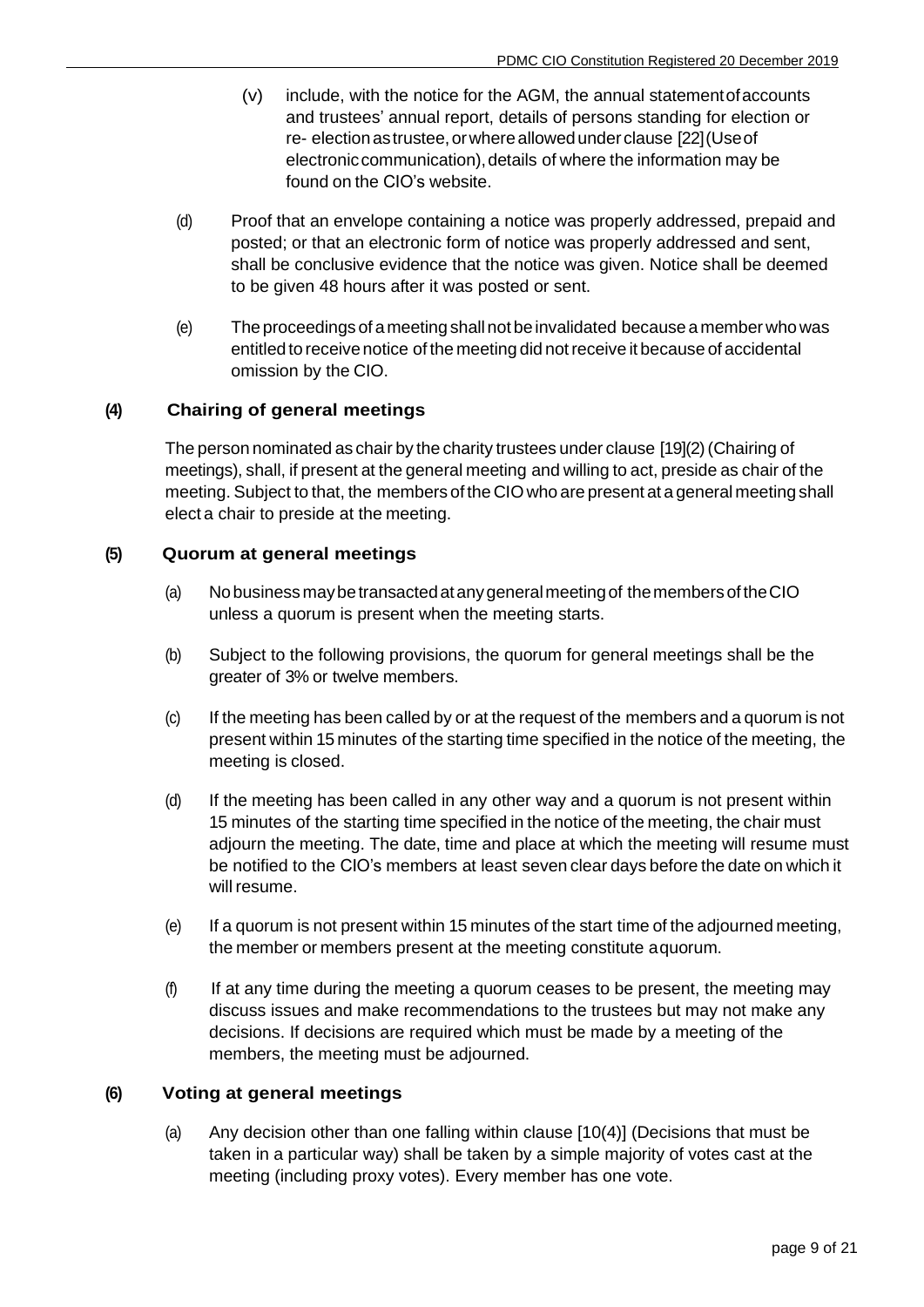- (b) A resolution put to the vote of a meeting shall be decided on a show of hands, unless (before or on the declaration of the result of the show of hands) a poll is duly demanded. A poll may be demanded by the chair or by at least 10% of the members present in person or by proxy at the meeting.
- (c) A poll demanded on the election of a person to chair the meeting or on a question of adjournment must be taken immediately. A poll on any other matter shall be taken, and the result of the poll shall be announced, in such manner as the chair of the meeting shall decide, provided that the poll must be taken, and the result of the poll announced, within 30 days of the demand for the poll.
- (d) A poll may be taken:
	- (i) at the meeting at which it was demanded; or
	- (ii) at some other time and place specified by the chair; or
	- (iii) through the use of postal or electronic communications.
- (e) inn the event of an equality of votes, whether on a show of hands or on a poll, the chair of the meeting shall have a second, or casting vote.
- (f) Any objection to the qualification of any voter must be raised at the meeting at which the vote is cast and the decision of the chair of the meeting shall be final.

### **(7) Proxy Voting**

- (a) AnymemberoftheCIOmayappointanotherpersonas a proxy to exercise all or any of that member's rights to attend, speak and voteata generalmeeting of theCIO. Proxies must be appointed by a notice in writing (a "proxy notice") which:
	- (i) states the name and address of the member appointing the proxy;
	- (ii) identifies the person appointed to be that member's proxy and the general meeting in relation to which that person is appointed;
	- (iii) is signed by or on behalf of the member appointing the proxy, or is authenticated in such manner as the CIO may determine; and
	- (iv) is delivered to the CIO in accordance with the constitution and any instructions contained in the notice of the general meeting to which they relate.
- (b) The CIO may require proxy notices to be delivered in a particular form, and may specify different forms for different purposes.
- (c) Proxy notices may (but do not have to) specify how the proxy appointed under them is to vote (or that the proxy is to abstain from voting) on one or more resolutions.
- (d) Unless a proxy notice indicates otherwise, it must be treated as:
	- (i) allowing the person appointed under it as a proxy discretion as to how to vote on any ancillary or procedural resolutions put to the meeting; and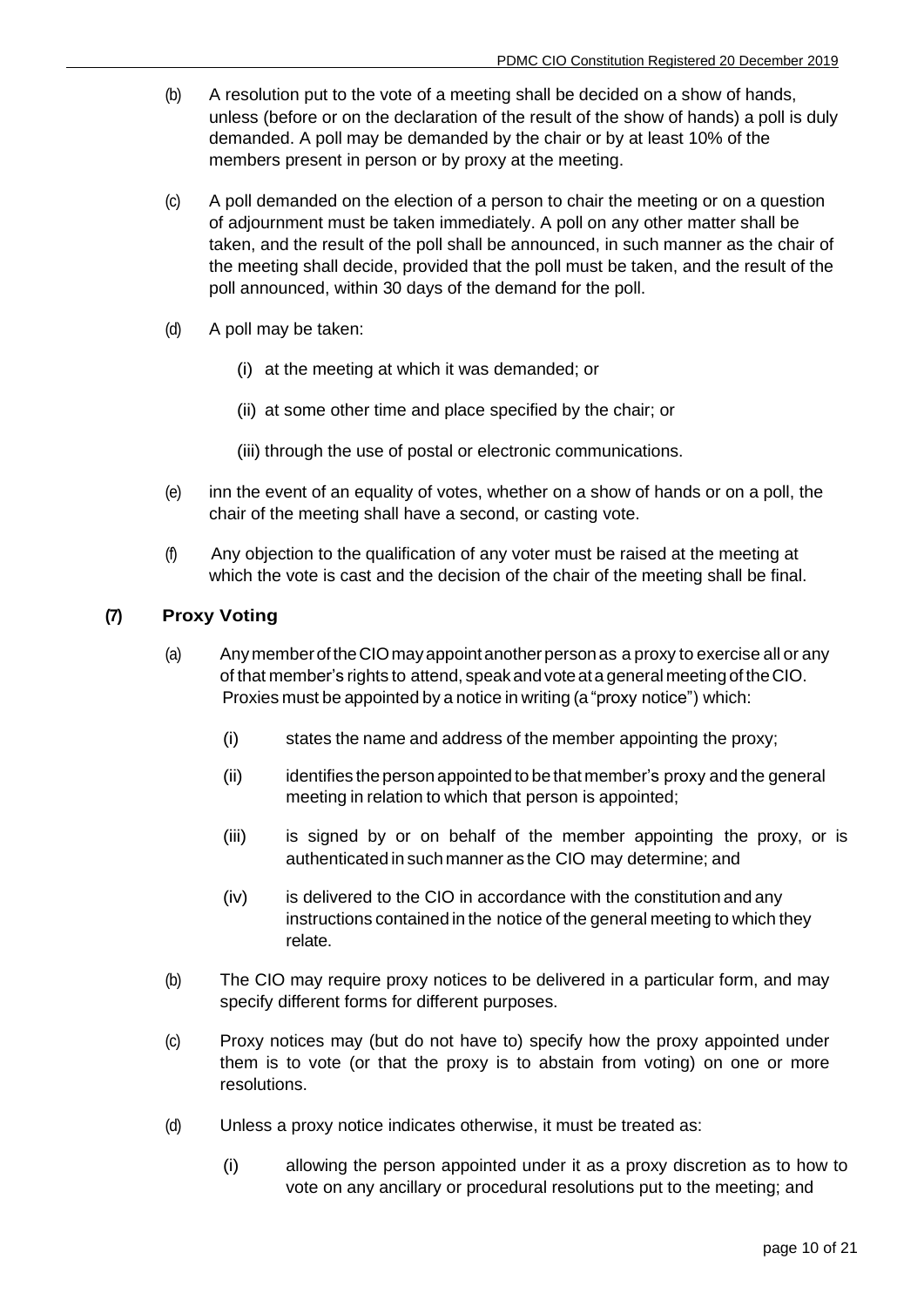- (ii) appointing that person as a proxy in relation to any adjournment of the general meeting to which it relates as well as the meeting itself.
- (e) A member who is entitled to attend, speak or vote (either on a show of hands or on a poll) at a general meeting remains so entitled in respect of that meeting or any adjournment of it, even though a valid proxy notice has been delivered to the CIO by or on behalf of that member.
- (f) An appointment under a proxy notice may be revoked by delivering to the CIO a notice in writing given by or on behalf of the member by whom or on whose behalf the proxy notice was given.
- (g) A notice revoking a proxy appointment only takes effect if it is delivered before the start of the meeting or adjourned meeting to which it relates.
- (h) If a proxy notice is not signed or authenticated by the member appointing the proxy, it must be accompanied by written evidence that the person who signed or authenticated it on that member's behalf had authority to do so.

## **(8) Adjournment of meetings**

The chair may with the consent of a meeting at which a quorum is present (and shall if so directed by the meeting) adjourn the meeting to another time and/or place. No business may be transacted at an adjourned meeting except business which could properly have been transacted at the original meeting.

# **12. Charity trustees**

## **(1) Functions and duties of charity trustees**

The charity trustees shall manage the affairs of the CIO and may for that purpose exercise all the powers of the CIO. It is the duty of each charity trustee:

- (a) to exercise his or her powers and to perform his or her functions as a trustee of the CIO in the way he or she decides in good faith would be most likely to further the purposes of the CIO;
- (b) and to exercise, in the performance of those functions, such care and skill as is reasonable in the circumstances having regard in particular to:
	- (i) any special knowledge or experience that he or she has or holds himself or herself out as having; and
	- (ii) if he or she acts as a charity trustee of the CIO in the course of a business or profession, to any special knowledge or experience that it is reasonable to expect of a person acting in the course of that kindof business or profession.

## **(2) Eligibility for trusteeship**

- (a) Everycharitytrusteemustbeanaturalperson
- (b) .No onemay be appointed as a charity trustee:
	- if he or she is under the age of 16 years; or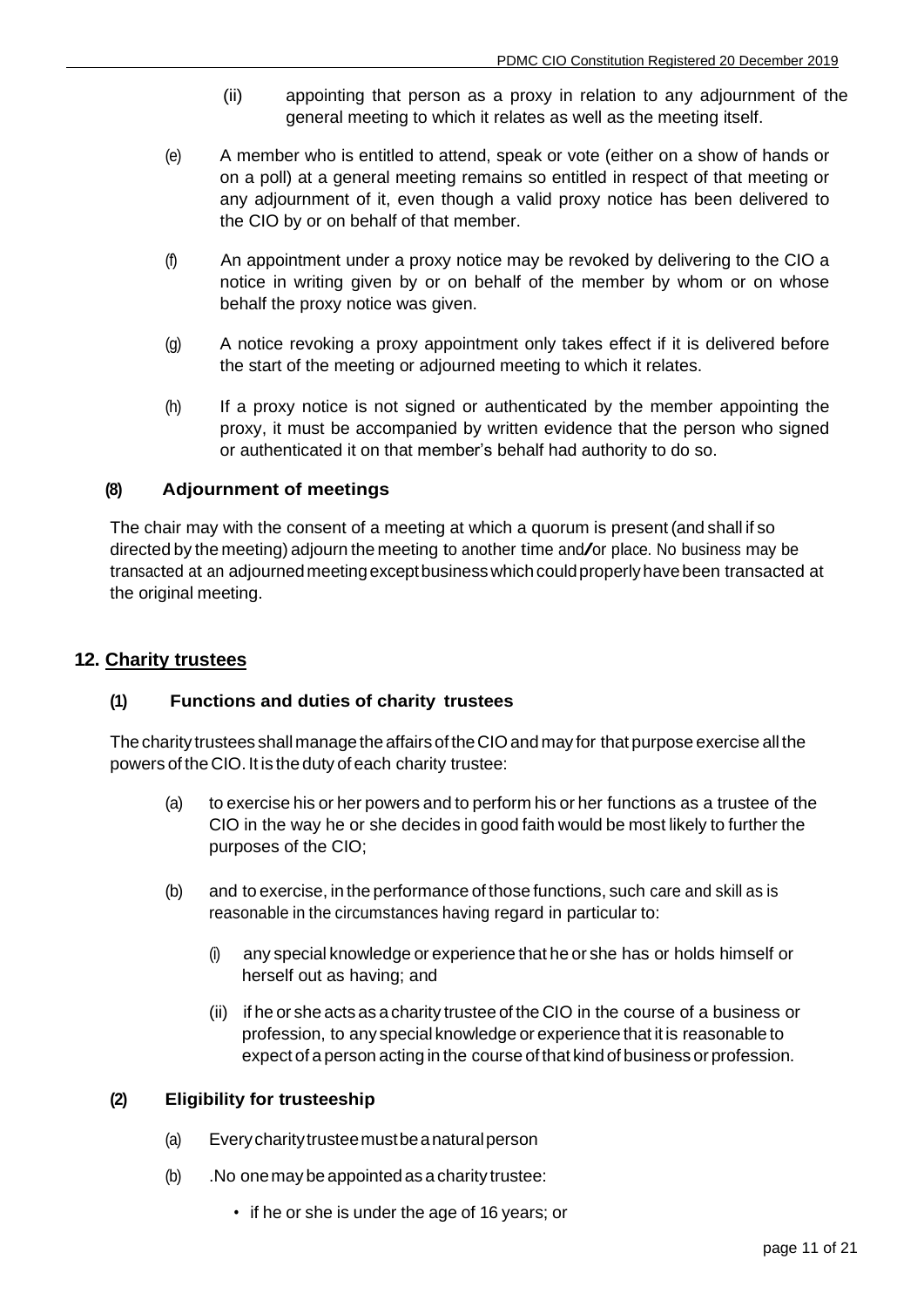- if he or she would automatically cease to hold office under the provisions of clause[15(1)(f)].
- (c) No one is entitled to act as a charity trustee whether on appointment or on any reappointment until he or she has expressly acknowledged, in whatever way the charity trustees decide, his or her acceptance of the office of charity trustee.
- (d) At least one of the trustees of the CIO must be 18years of age or over.If thereis no trustee aged at least 18 years, the remaining trustee or trustees may act only to call a meeting of the charity trustees, or appoint a new charity trustee.

#### **(3) Number of charity trustees**

- (a) There must be at least three charity trustees. If the number falls below this minimum, the remaining trustee or trustees may act only to call a meeting of the charity trustees, or appoint a new charitytrustee.
- (b) The maximum number of charity trustees is 12. The charity trustees may not appoint any charity trustee if as a result the number of charity trustees would exceed the maximum.

#### **(4) First charity trustees**

The first charity trustees of the CIO are –

| David Brindley | Jon Kilpatrick | <b>Catherine Pitts</b> |
|----------------|----------------|------------------------|
| Michelle Birch | Simon Marrow   | Hannah Watson          |
| Nick Buttle    | Helen Payne    | Amanda Whittlestone    |

### **13. Appointment of charity trustees**

- (1) At the first annual general meeting of the members of the CIO all the charity trustees shall retire from office;
- (2) At every [subsequent] annual general meeting of the members of the CIO, one-third of the charity trustees shall retire from office. If the number of charity trustees is not three or a multiple of three, then the number nearest to one-third shall retire from office, but if there is only one charity trustee, he or she shall retire;
- (3) The charity trustees to retire by rotation shall be those who have been longest in office since their last appointment or reappointment. If any trustees were last appointed or reappointed on the same day those to retire shall (unless they otherwise agree among themselves) be determined by lot;
- (4) The vacancies so arising may be filled by the decision of the members at the annual general meeting; any vacancies not filled at the annual general meeting may be filled as provided in sub-clause (5) of this clause;
- (5) The members or the charity trustees may at any time decide to appoint a new charity trustee, whether in place of a charity trustee who has retired or been removed in accordance with clause [15] (Retirement and removal of charity trustees), or as an additional charity trustee, provided that the limit specified in clause [12(3)] on the number of charity trustees would not as a result be exceeded;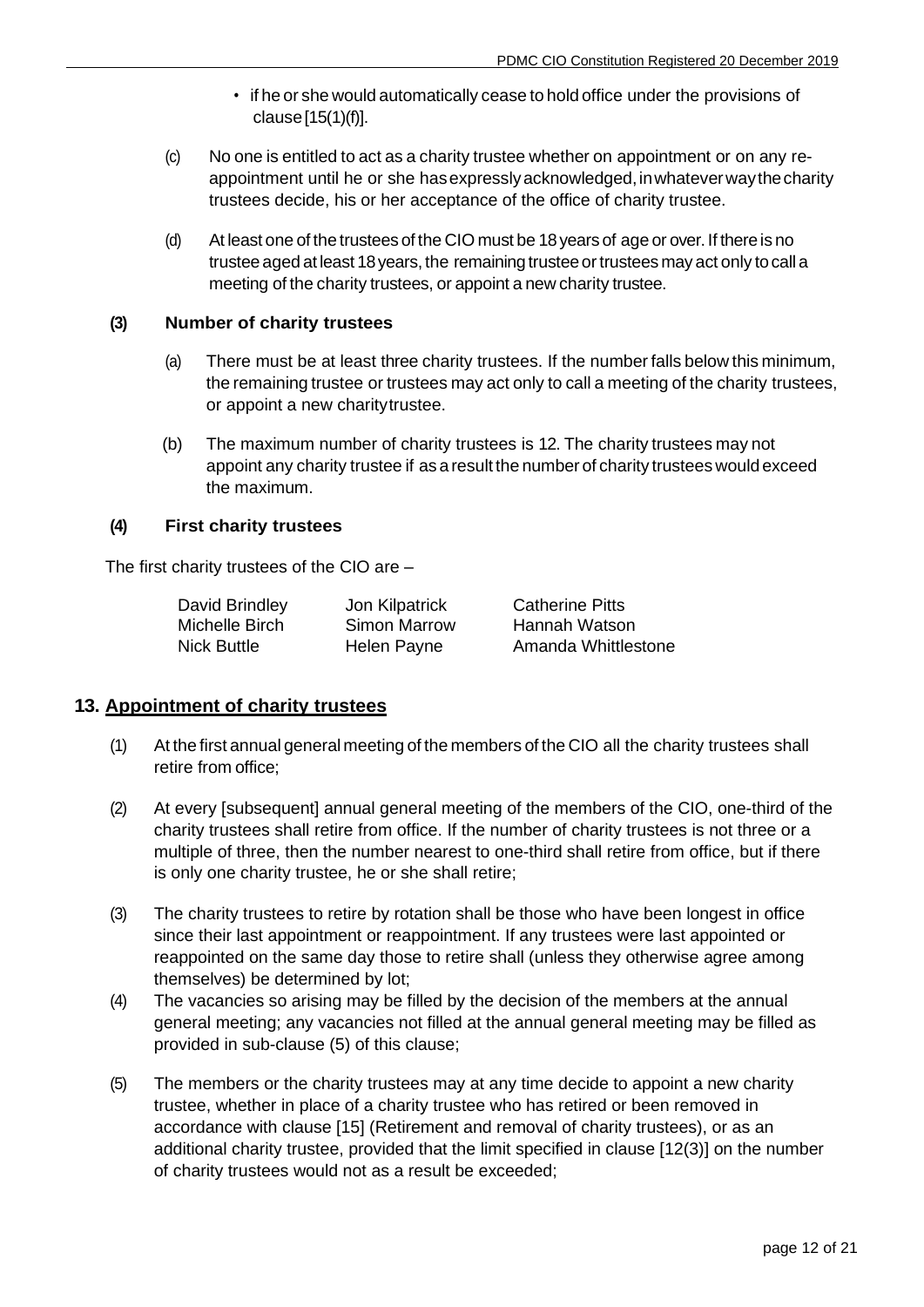(6) A person so appointed by the members of the CIO shall retire in accordance with the provisions of sub-clauses (2) and (3) of this clause. A person so appointed by the charity trustees shall retire at the conclusion of the next annual general meeting after the date of his or her appointment, and shall not be counted for the purpose of determining which of the charity trustees is to retire by rotation at that meeting.

### **14. Information for new charity trustees**

The charity trustees will make available to each newcharity trustee, on or before his or her first appointment:

- (a) a copy of this constitution and any amendments made to it; and
- (b) acopyoftheCIO'slatesttrustees'annualreportand statement of accounts.

#### **15. Retirement and removal of charity trustees**

- (1) A charity trustee ceases to hold office if he or she:
	- (a) retires by notifying the CIO in writing (but only if enough charity trustees will remain in office when the notice of resignation takes effect to form a quorum for meetings);
	- (b) is absent without the permission of the charity trustees from all their meetings held within a period of six months and the trustees resolve that his or her office be vacated;
	- (c) dies;
	- (d) in the written opinion, given to the CIO, of a registered medical practitioner treating that person, has become physically or mentally incapable of acting as a trustee and may remain so for more than three months;
	- (e) isremovedbythemembersoftheCIOinaccordance with sub-clause (2) of this clause; or
	- (f) is disqualified from acting as a charity trustee by virtue of section 178-180 of the Charities Act 2011 (or any statutory re-enactment or modification of that provision).
- (2) A charity trustee shall be removed from office if a resolution to remove that trustee is proposed at a general meeting of themembers calledforthatpurposeandproperly convened in accordance with clause [11], and the resolution is passed by a two-thirds majority of votes cast at the meeting.
- (3) A resolution to remove a charity trustee in accordance with this clause shall not takeeffect unless the individual concerned has been given at least 14 clear days' notice in writing that the resolution is to be proposed, specifying the circumstances alleged to justify removal from office, and has been given a reasonable opportunity of making oral and/or written representations to the members of the CIO.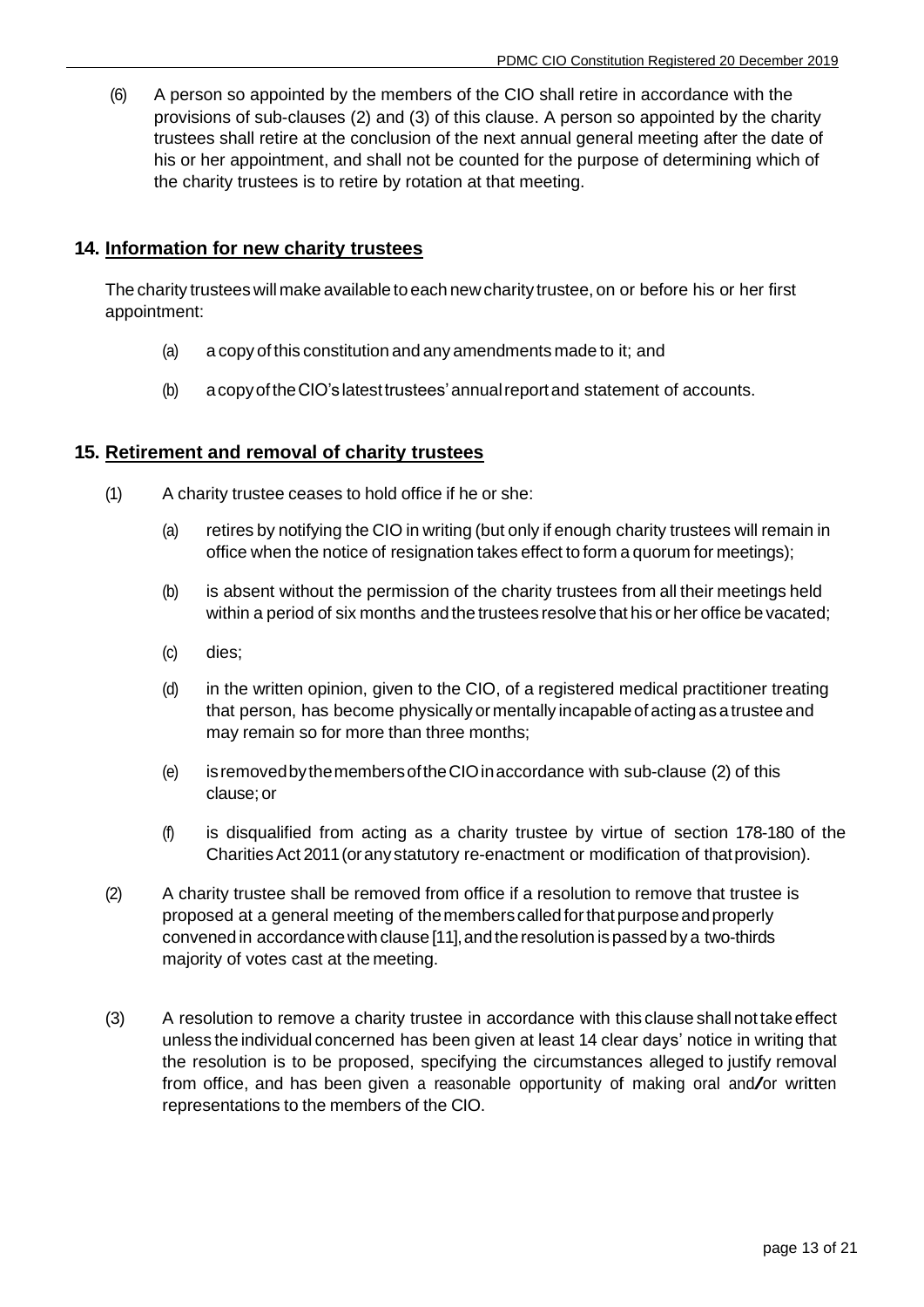## **16. Reappointment of charity trustees**

Any person who retires as a charity trustee by rotation or by giving notice to the CIO is eligible for reappointment.

### **17. Taking of decisions by charity trustees**

Any decision may be taken either:

- at a meeting of the charity trustees; or
- by resolution in writing [or electronic form] agreed by a majority of all of the charity trustees, which may comprise either a single document or several documents containing the text of the resolution in like form to which the majority of all of the charity trustees has signified their agreement. Such a resolution shall be effective provided that
	- a copy of the proposed resolution has been sent, at or as near as reasonably practicable to the same time, to all of the charity trustees; and
	- the majority of all of the charity trustees has signified agreement to the resolution in a document or documents which has or have been authenticatedby their signature, by a statement of theiridentity accompanying the document or documents, orin such other manner as the charity trustees have previously resolved, and delivered to the CIO at its principal office or such other place as the trustees may resolve within 28 days of the circulation date.

### **18. Delegation by charity trustees**

- (1) The charity trustees may delegate any of their powers or functions to a committee or committees, and, if they do, they must determine the terms and conditions on which the delegation is made. The charity trustees may at any time alter those terms and conditions, or revoke the delegation.
- (2) This power is in addition to the power of delegation in theGeneralRegulationsandany otherpowerofdelegation available to the charity trustees, but is subject to the following requirements –
	- (a) a committee may consist of two or more persons, but at least one member of each committee must be a charity trustee;
	- (b) the acts and proceedings of any committee must be brought to the attention of the charity trustees as a whole as soon as is reasonably practicable; and
	- (c) the charity trustees shall from time to time review the arrangements which they have made forthe delegation of their powers

## **19. Meetings and proceedings of charity trustees**

### **(1) Calling meetings**

(a) Any charity trustee may call a meeting of the charity trustees.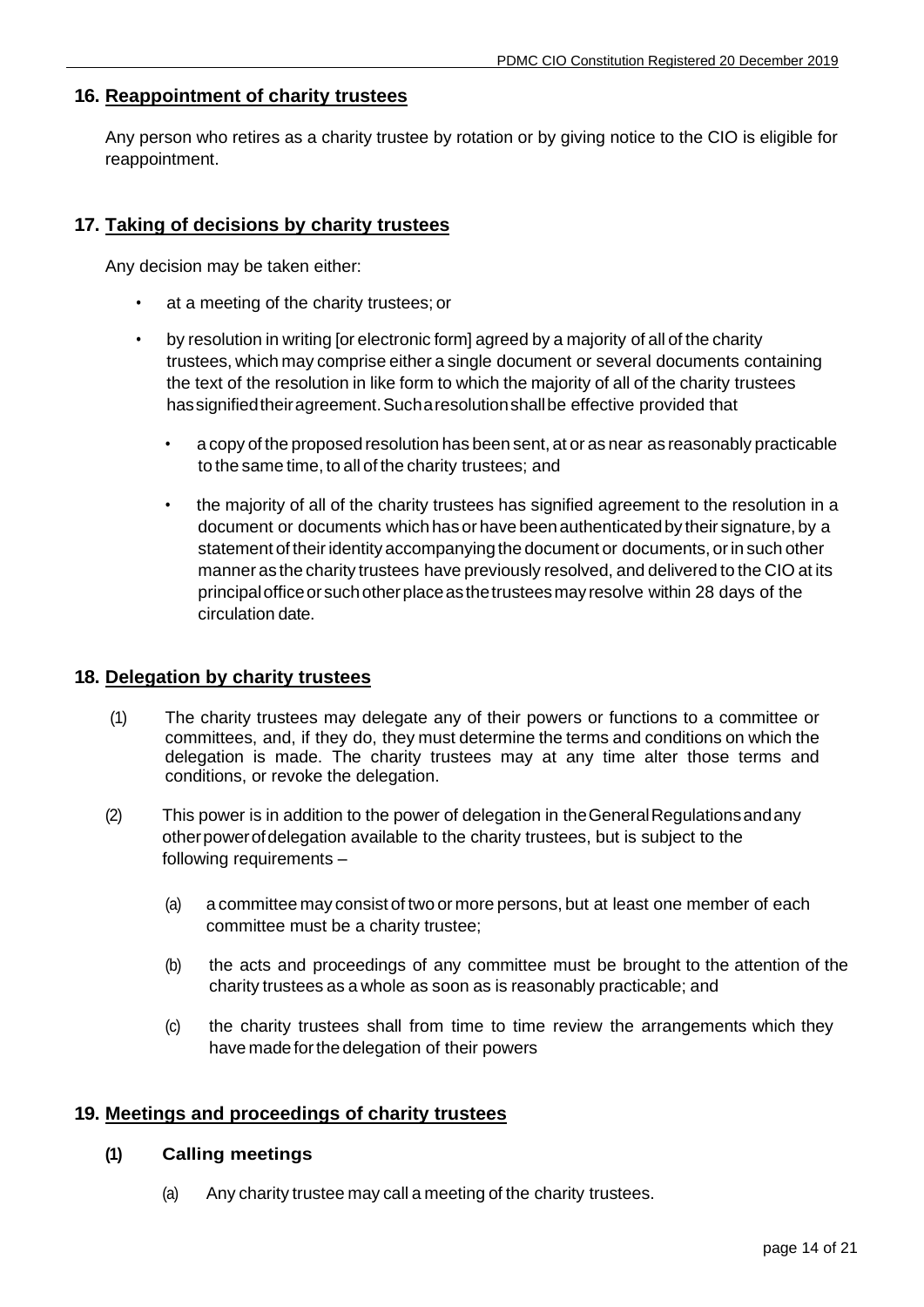(b) Subject to that, the charity trustees shall decide how their meetings are to be called, and what notice is required.

## **(2) Chairing of meetings**

The charity trustees may appoint one of their number to chair their meetings and may at any time revoke such appointment. If no-one has been so appointed, or if the person appointed is unwilling to preside or is not present within 10 minutes after the time of the meeting, the charity trustees present may appoint one of their number to chair that meeting.

### **(3) Procedure at meetings**

- (a) No decision shall be taken at a meeting unless a quorum is present at the time when the decision is taken. The quorum is three charity trustees, or the number nearest to one third of the total number of charity trustees, whicheveris greater,or such larger number as thecharity trustees may decide from time to time. A charity trustee shall not be counted in the quorum present when any decision is made about a matter upon which he or she is not entitled to vote.
- (b) Questionsarising atameeting shallbedecided bya majority of those eligible to vote.
- (c) In the case of an equality of votes, the chair shall have a second or casting vote.

### **(4) Participation in meetings by electronic means**

- (a) A meeting may be held by suitable electronic means agreed by the charity trustees in which each participant may communicate with all the other participants.
- (b) Any charity trustee participating at a meeting by suitable electronic means agreed by the charity trustees in which aparticipantorparticipantsmay communicate with all the other participants shall qualify as being present at the meeting.
- (c) Meetings held by electronic means must comply with rules for meetings, including chairing and the taking of minutes.

### **20. Saving provisions**

- (1) Subjectto sub-clause (2)of this clause,alldecisions ofthe charity trustees, or of a committee of charity trustees, shall be valid notwithstanding the participation in any vote of a charity trustee:
	- who was disqualified from holding office;
	- who had previously retired or who had been obliged by the constitution to vacate office;
	- who was not entitled to vote on the matter, whether by reason of a conflict of interest or otherwise;

if, without the vote of that charity trustee and that charity trustee being counted in the quorum, the decision has been made by a majority of the charity trustees at a quorate meeting.

(2) Sub-clause (1)of this clause does not permit a charity trustee to keep any benefit that may be conferred upon him or her by a resolution of the charity trustees or of a committee of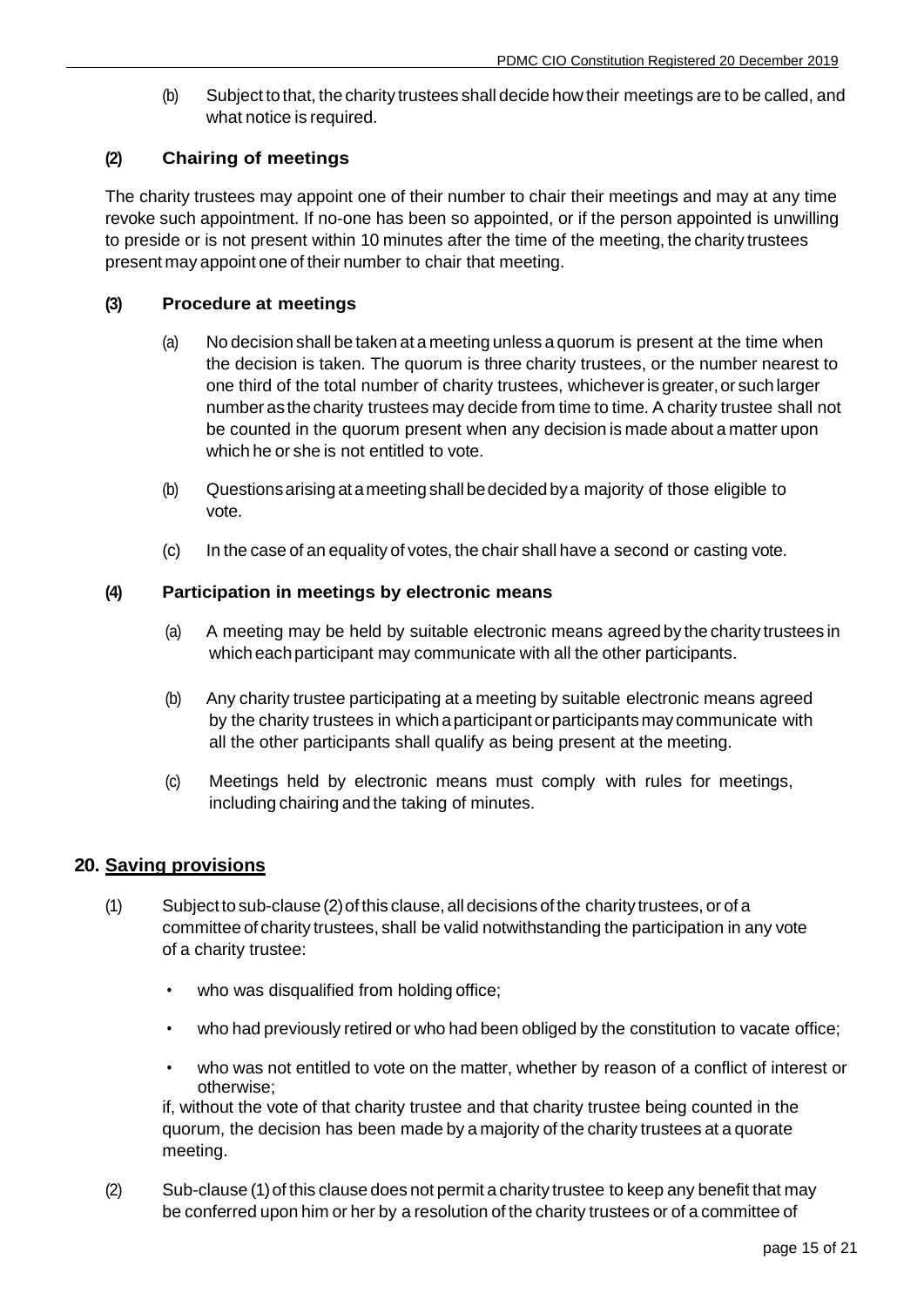charity trustees if, but for clause (1), the resolution would have been void, or if the charity trustee has not complied with clause 7 (Conflicts of interest).

### **21. Execution of documents**

- (1) The CIO shall execute documents by signature.
- (2) A document is validly executed by signature if it is signed by at least two of the charity trustees.

### **22. Use of electronic communications**

#### **(1) General**

The CIO will comply with the requirements of the Communications Provisions in the General Regulations and in particular:

- (a) the requirement to provide within 21 days to any member on request a hard copy of any document or information sent to the member otherwise than in hard copy form;
- (b) any requirements to provide information to the Commission in a particular form or manner.

### **(2) To the CIO**

Any member or charity trustee of the CIO may communicate electronically with the CIO to an address specified by the CIO for the purpose, so long as the communication is authenticated in a manner which is satisfactory to the CIO.

### **(3) By the CIO**

- (a) Any member or charity trustee of the CIO, by providing the CIO with his or her email address or similar, is taken to have agreed toreceive communications from theCIO in electronic form atthataddress,unless thememberhas indicated to the CIO his or her unwillingness to receive such communications in that form.
- (b) Thecharitytrusteesmay,subjecttocompliancewith any legalrequirements, by means of publication on its website –
	- (i) provide the members with the notice referred to in clause 11(3) (Notice of general meetings);
	- (ii) give charity trustees notice of their meetings in accordance with clause 19(1) (Calling meetings); and
	- (iii) submit any proposal to the members or charity trustees for decision by written resolution or postal vote in accordance with the CIO's powers under clause 10 (Members' decisions), 10(3) (Decisions taken by resolution in writing),
- (c) The charity trustees must:
	- (i) take reasonable steps to ensure that members and charity trustees are promptly notified of the publication of any such notice or proposal;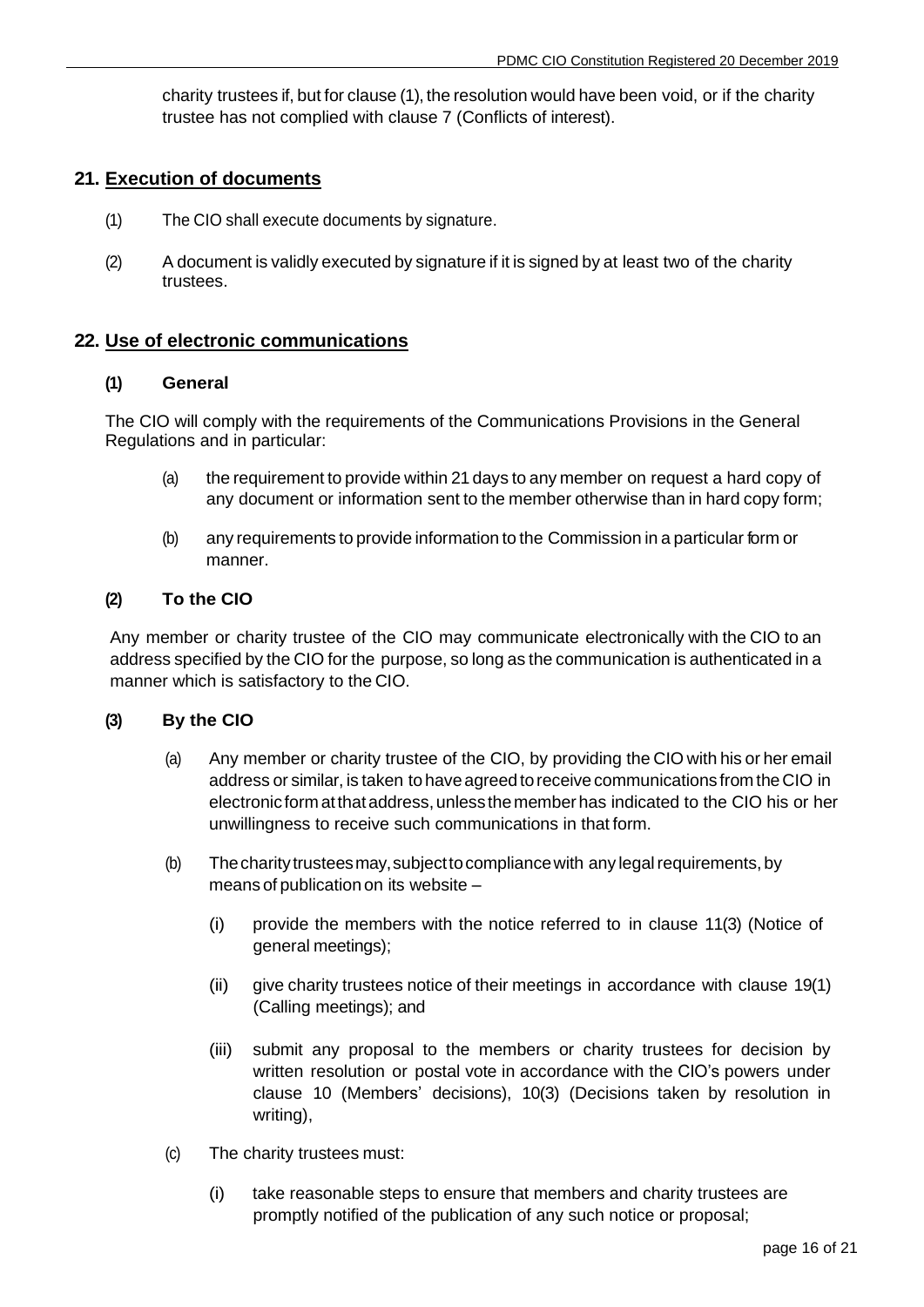(ii) send any such notice or proposal in hard copy form to any member or charity trustee who has not consented to receive communications in electronic form.

### **23. Keeping of registers**

The CIO must comply with its obligations under the General Regulations in relation to the keeping of, and provision of access to, registers of its members and charity trustees.

### **24. Minutes**

The charity trustees must keep minutes of all:

- (1) appointments of officers made by the charity trustees;
- (2) proceedings at general meetings of the CIO;
- (3) meetings of the charity trustees and committees of charity trustees including:
	- the names of the trustees present at the meeting;
	- the decisions made at the meetings;and
	- where appropriate the reasons for the decisions;
- (4) decisionsmadebythecharitytrusteesotherwisethan in meetings.

#### **25. Accounting records, accounts, annual reports and returns, register maintenance**

- (1) The charity trustees must comply with the requirements of the Charities Act 2011 with regard to the keeping of accounting records, to the preparation and scrutiny of statements of accounts, and to the preparation of annual reports and returns. The statements of accounts, reports and returns must be sent to the Charity Commission, regardless of the income of the CIO, within 10 months of the financial year end.
- (2) The charity trustees must comply with their obligation to inform theCommission within 28 days of any change in theparticulars of the CIO entered on the Central Register of Charities.

### **26. Rules**

The charity trustees may from time to time makesuch reasonable and properrules or byelaws as they may deem necessary or expedient for the proper conduct and management of the CIO, but such rules orbye laws must not be inconsistent with any provision of this constitution. Copies of any such rules orbyelaws currentlyin forcemust bemade available to any member of the CIO on request.

### **27. Disputes**

If a dispute arises between members of the CIO about the validity or propriety of anything done by the members under this constitution, and the dispute cannot be resolved by agreement, the parties to the dispute must first try in good faith to settle the dispute by mediation before resorting to litigation.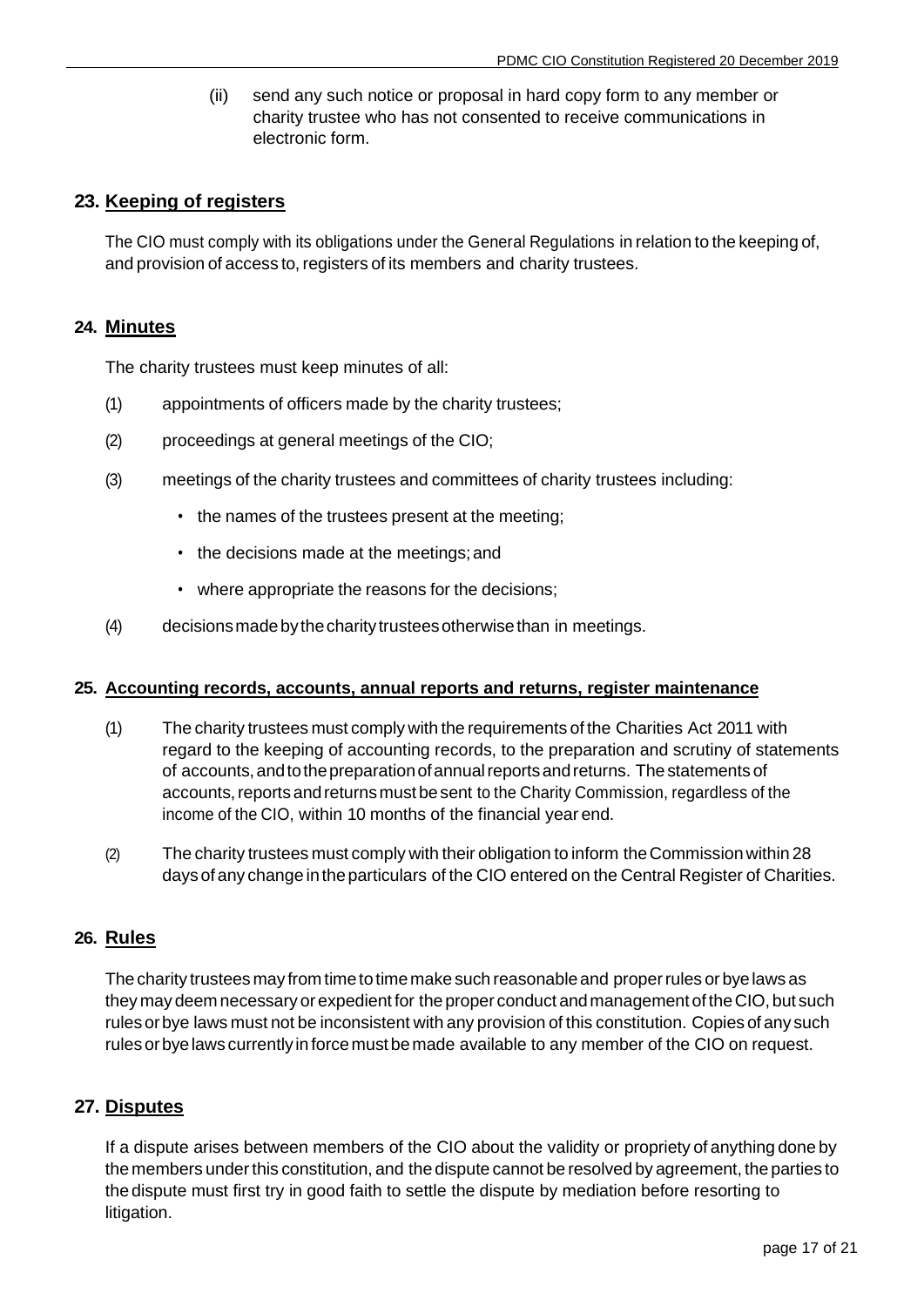### **28. Amendment of constitution**

As provided by clauses 224-227 of the Charities Act 2011:

- (1) This constitution can only be amended:
	- (a) by resolution agreed in writing by all members of the CIO; or
	- (b) by a resolution passed by a 75%majority of votes cast at a general meeting of the members of the CIO.
- (2) Any alteration of clause 3 (Objects), clause [29] (Voluntary windingup or dissolution), this clause, or of any provisionwhere the alteration would provide authorisation for any benefit to be obtained by charity trustees or members of theCIO or persons connected with them, requires the prior written consent of the Charity Commission.
- (3) No amendment that is inconsistent with the provisions of the Charities Act 2011 or the General Regulations shall be valid.
- (4) A copy of any resolution altering the constitution, together with a copy of the CIO's constitution as amended, must be sent to the Commission within 15 days from the date on which the resolution is passed. The amendment does not take effect until it has been recorded in the Register of Charities.

### **29. Voluntary winding up or dissolution**

- (1) As provided by the Dissolution Regulations, the CIO may be dissolvedby resolutionofits members.Anydecision by the members to wind upor dissolve theCIO can only be made:
	- (a) at a general meeting of the members of the CIO called in accordance with clause [11](Meetings of Members), of which not less than 14 days' notice has been given to those eligible to attend and vote:
		- (j) by a resolution passed by a 75%majority of those voting, or
		- (ii) by a resolution passed by decision taken without a vote and without any expression of dissent in response to the question put to the general meeting; or
	- (b) by a resolution agreed in writing by all members of the CIO.
- (2) Subject to the payment of all the CIO's debts:
	- (a) Any resolution for the winding up of the CIO, or for the dissolution of the CIOwithout winding up, may contain a provision directing how any remaining assets of the CIO shall be applied.
	- (b) If the resolution does not contain such a provision, the charitytrusteesmustdecidehow anyremainingassetsof the CIO shall be applied.
	- (c) In either case the remaining assets must be applied for charitable purposes the same as or similarto those of the CIO.
- (3) TheCIOmustobservetherequirementsoftheDissolution Regulationsinapplyingtothe CommissionfortheCIOtobe removed from the Register of Charities, and in particular: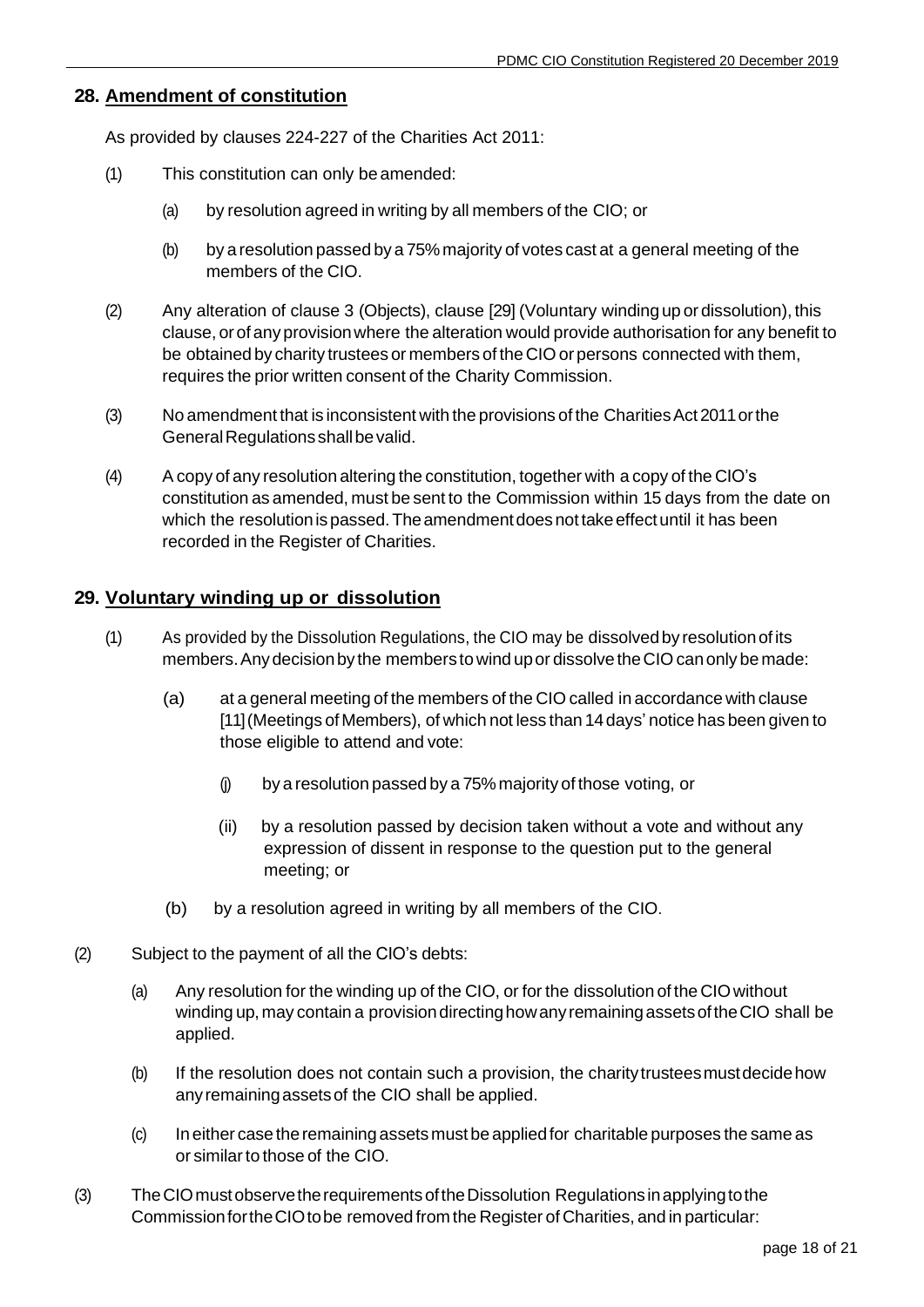- (a) the charity trustees must send with their application to the Commission:
	- (i) a copy of the resolution passed by the members of the CIO;
	- (ii) a declaration by the charity trustees that any debts and otherliabilities of theCIO have been settled or otherwise provided for in full; and
	- (iii) a statement by the charity trustees setting out the way in which any property of the CIO has been or is tobe appliedpriorto its dissolutionin accordance with this constitution;
- (b) the charity trustees must ensure that a copy of the application is sent within seven days to every member and employee of the CIO, and to any charity trustee of the CIO who was not privy to the application.
- (4) If the CIO is to be wound up or dissolved in any other circumstances, the provisions of the Dissolution Regulations must be followed.

#### **30. Interpretation**

In this constitution:

"**connected person**" means:

- (a) achild,parent,grandchild,grandparent,brotherorsister of the charity trustee;
- (b) the spouse or civil partner of the charity trustee or of any person falling within subclause (a) above;
- (c) a person carrying on business in partnership with the charity trustee or with any person falling within sub-clause (a) or (b) above;
- (d) an institution which is controlled
	- (i) by the charity trustee or any connected person falling within sub-clause (a), (b), or (c) above; or
	- (ii) by two or more persons falling within sub-clause (d)(i), when taken together
- (e) a body corporate in which
	- (i) thecharity trusteeorany connected personfalling within sub-clauses (a) to (c) has a substantial interest; or
	- (ii) two or more persons fallingwithin sub-clause (e)(i) who, when taken together, have a substantial interest.

Section 118 of the Charities Act 2011 apply for the purposes of interpreting the terms used in thisconstitution.

"**General Regulations**" means the Charitable Incorporated Organisations (General) Regulations 2012.

"**Dissolution Regulations**" means the Charitable Incorporated Organisations (Insolvency and Dissolution) Regulations 2012.

The "**Communications Provisions**" means the Communications, Provisions in [Part 9, Chapter 4] of the General Regulations.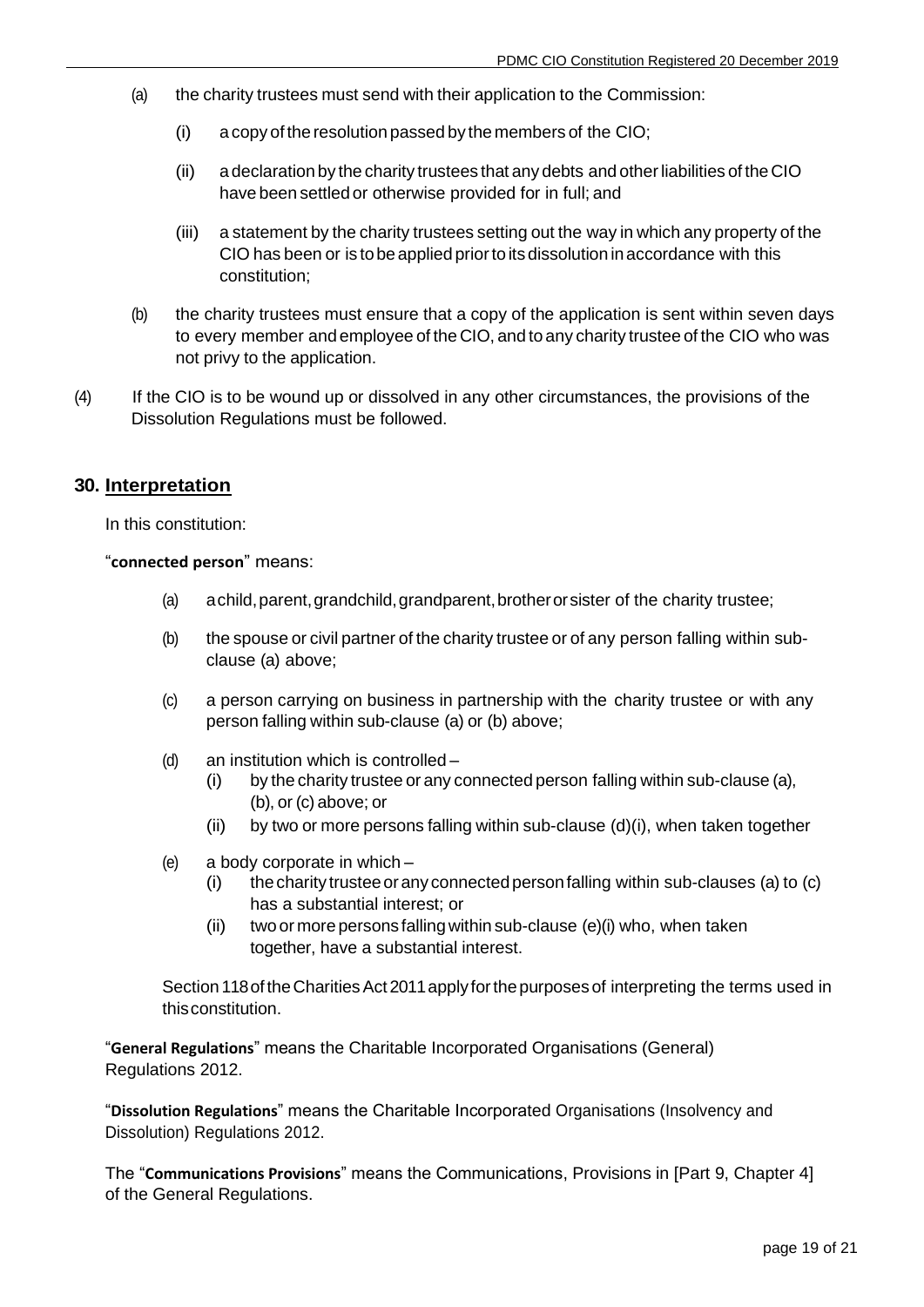"**charity trustee**" means a charity trustee of the CIO.

A "**poll**" means a counted vote or ballot, usually (but not necessarily) in writing.

# **ANNEXE**

.

# **CONTENTS FINDER**

| paras. |                | Section heading                                                               | page           |
|--------|----------------|-------------------------------------------------------------------------------|----------------|
| 1      |                | <b>Name</b>                                                                   | 1              |
| 2      |                | <b>National location of principal office</b>                                  | 1              |
| 3      |                | <b>Objects</b>                                                                | 1              |
| 4      |                | <b>Powers</b>                                                                 | 1              |
| 5      |                | Application of income and property                                            | $\overline{2}$ |
| 6      |                | Benefits and payments to charity trustees and connected persons               | $\overline{2}$ |
|        | $\mathbf{1}$   | General provisions                                                            | $\overline{2}$ |
|        | $\overline{2}$ | Scope and powers permitting trustees' or connected persons' benefits          | $\overline{2}$ |
|        | 3              | Payment for supply of goods - controls                                        | 3              |
| 7      |                | <b>Conflict of Interest and conflicts of loyalty</b>                          | 4              |
| 8      |                | Liability of members to contribute to the assets of the CIO if it is wound up | 4              |
| 9      |                | <b>Membership of the CIO</b>                                                  | 4              |
|        | $\mathbf{1}$   | Admission of new members                                                      | 4              |
|        | $\overline{2}$ | Transfer of membership                                                        | 5              |
|        | 3              | Duty of members                                                               | 5              |
|        | 4              | Termination of membership                                                     | 5              |
|        | 5              | Membership fees                                                               | 6              |
|        | 6              | Informal or associate (non-voting) membership                                 | 6              |
| 10     |                | <b>Members' Decisions</b>                                                     | 6              |
|        | $\mathbf{1}$   | General provisions                                                            | 6              |
|        | $\overline{2}$ | Taking ordinary decisions by vote                                             | 6              |
|        | 3              | Taking ordinary decisions by written resolution without a general meeting     | 6              |
|        | 4              | Decisions that must be taken in a particular way                              | 7              |
| 11     |                | <b>General meetings of members</b>                                            | 7              |
|        | 1              | Types of general meeting                                                      |                |
|        | 2 <sup>1</sup> | Calling general meetings                                                      | 7              |
|        | 3              | Notice of general meetings                                                    | 8              |
|        | 4              | Chairing of general meetings                                                  | 9              |
|        | 5              | Quorum at general meetings                                                    | 9              |
|        | 6              | Voting at general meetings                                                    | 9              |
|        | 7              | Proxy voting                                                                  | 10             |
|        | 8              | Adjournment of meetings                                                       | 11             |